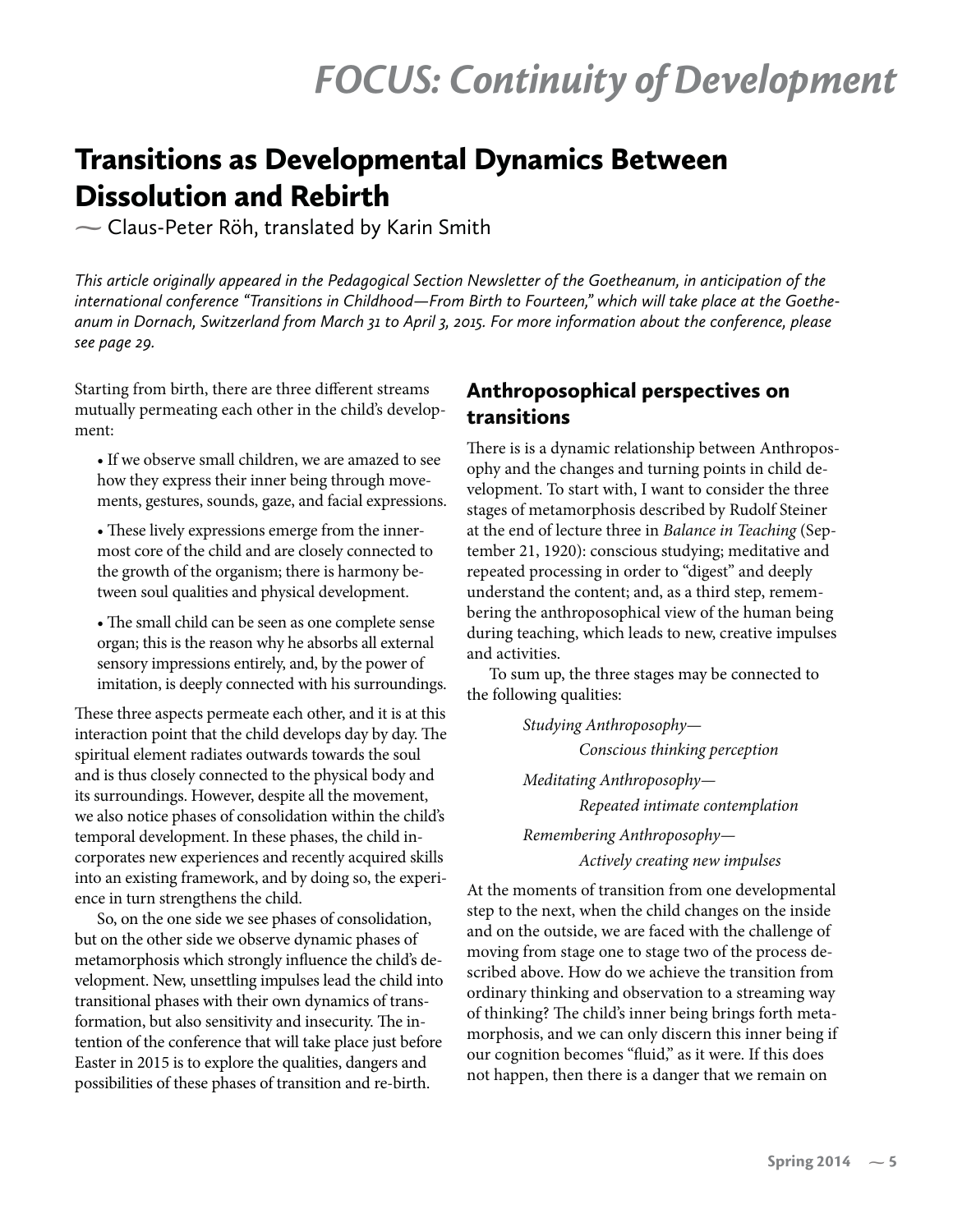the surface of observation. Rudolf Steiner encourages teachers to develop a precise insight into transitional moments.

*Because of the scientific mindset that has ruled for the past three centuries, nowhere in contemporary civilization do we find the kind of intimate observation that sees the fine and delicate changes in the human soul or body organization. Consequently, people have little to say about the important changes that have occurred in the child's whole physical organization, such as those that happen at the change of teeth, at puberty, and again after the twentieth year. These changes are mentioned, it is true, but only as they affect the actual physical body of the child or are expressed in the soul's more superficial dependence on the physical body. This would require much more delicate observations* (*The Roots of Education,* p. 19).

Steiner describes a series of exercises which practice these kinds of delicate observations. They follow a certain pattern: through inner, flowing activity, we must strive to lessen the distance between ordinary thinking and profound observation and thus achieve true intimacy and deep cognition.

*These exercises are based neither on superstition nor merely on fantasy, but on clear thinking and deliberation as exact as that used for mathematics. They lead human beings to develop a capacity for thought in a much more vital and active way than that found in the abstract thinking of people today . . . Once we have condensed and concentrated our thoughts by means of the exercises mentioned, we experience spirit in such a way that we no longer have the abstract feeling, which is so prevalent today, that objects are far from us. We get a true sense of them that arises from practiced, concentrated thinking*  (*The Roots of Education,* p. 25).

# Exercises for observation and imagination as a bridge to active, vital thinking

Let us consider the so called "cloud exercise" as described by Rudolf Steiner in *Practical Training in Thought*. He suggests to carefully observe some phenomenon at a certain time of day, for example cloud formations at the time of sunset. The observation should be retained in memory in all its details. Next day, the cloud formations are observed at roughly the same time. Thus, a series of concise cloud formation images is built up. Do not interrupt the connection to the phenomenon with quick, intellectual interpretation or speculation but rather try to increase your awareness and retain as much detail as possible. If you achieve an intimacy with the reality of the clouds, then you can try, as a next step, to merge the pictures into each other, from one day to the next. There is a twofold movement within this process: First, avoid any speculation, focus your attention completely on the phenomena and retain it. Then, consciously, seek to move from one cloud picture to the next, as inherent in the nature of clouds. This movement emerges from the clouds themselves and is not invented by you. After some repetition, this exercise leads to:

- Higher awareness
- Awareness of quick, speculative thinking
- Trust in the union of phenomena
- Fluid, vital thinking which is closer to reality

These effects are possible because worldly events, through intense inner activity, bear upon the astral body and thus also upon the ether body.

*To the extent we insert ourselves into the course of the world through observation of the events in the world and receive these images into our thoughts with the greatest possible clarity, allowing them to work within us, to that extent do those members of our organism that are withdrawn from our consciousness become ever more intelligent. If, in the case of inwardly connected events, we have once acquired the faculty of letting the new picture melt into the preceding one in the same way that the transition occurred in nature, it shall be found after a time that our thinking has gained considerable flexibility* ("Practical Training in Thought," p. 10).

Here, Steiner describes a training in thought and observation which goes back to Goethe. It does not take place outside objects and phenomena, but rather at the core of life's processes.

# The child at the age of three

Bearing in mind the above, let us now consider the transitional phase at the age of three. The child's senses are still very much open, just as they were in early childhood; this can be seen when the child is completely lost in perception as in the following situation:

In late autumn, the child watches in awe as an adult is pushing a wheelbarrow full of dry leaves. The next day, the child pushes her own little wheelbarrow full of dry leaves alongside the adult. The child is comfortably absorbed in imitation. The adult,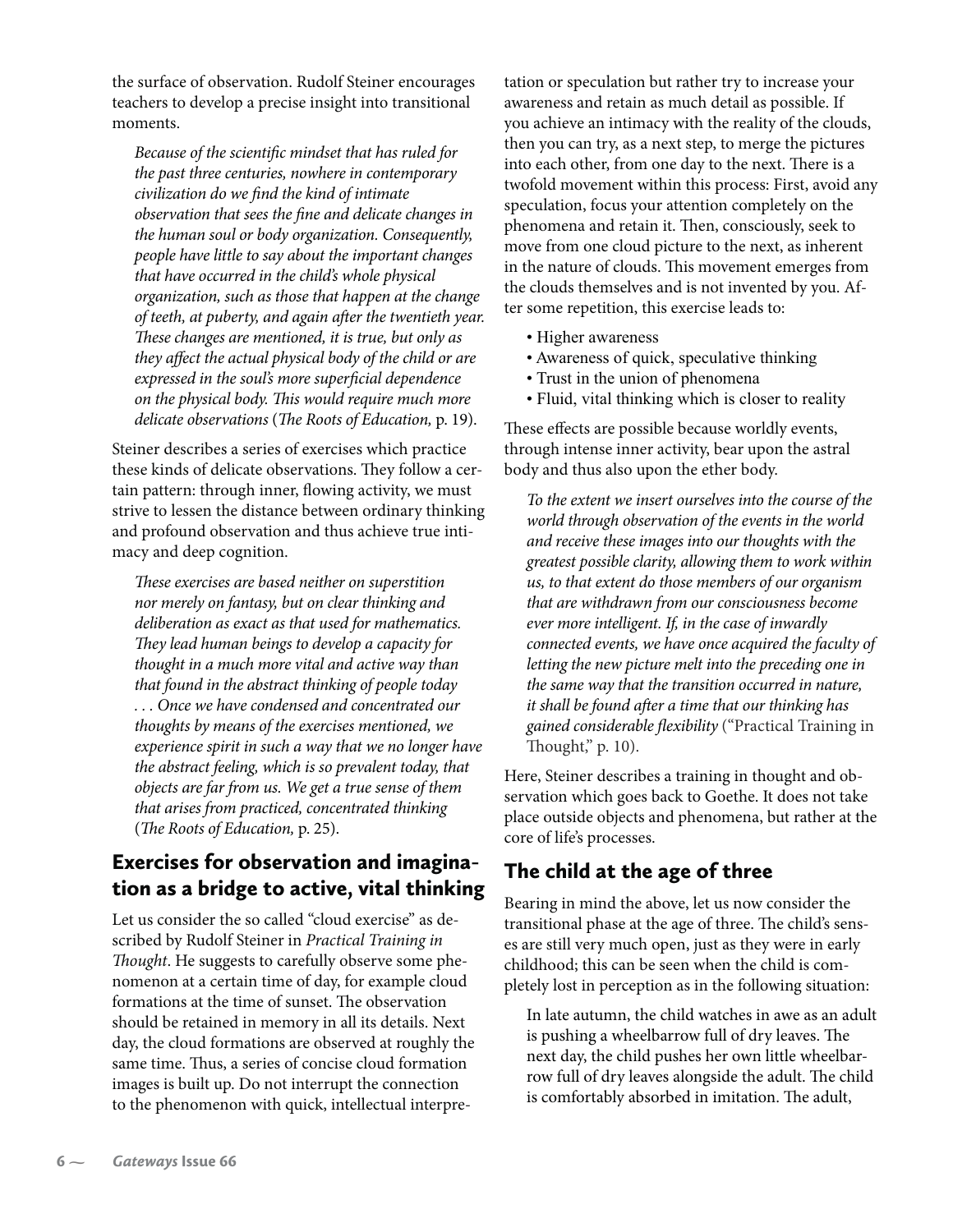needlessly, comments on the child's action by saying: "It's really nice that we are both pushing our wheelbarrows today." These direct words interrupt the child's active will. She stands still and says decidedly, "Both of us—and me!" Then, she carries on with the work.

A few days later, there is a second incident:

Walking through town, the child recognizes the streets; she realizes that she is close to the market square and suddenly wants to go there. The mother, however, wants to go somewhere else and the child protests angrily, "No! No! I don't want to go there!" The child is seized by a strong will which shows itself to the point of stamping and shaking. (Unfortunately, most adults have lost the ability to say "No" with such vehemence.)

A short while after the third birthday, there is a new phase in the described transitional period:

After a moment of contemplation, the girl asks with a serious expression: "Mama, how does God make hair grow? Does he sprinkle some grain on the head?"

In summing-up, the three incidents can be described as follows:

- The will to imitate is interrupted for a moment and sparks an instant of self-consciousness
- Anger flares up in a moment of defiance
- The child imaginatively weaves two pictures into a question

We understand the dynamics and relevance of the transitional phase better if we now try, from the child's perspective, to merge one image into the next. The child is still utterly devoted to her surroundings; however, this devotion is interrupted from time to time, in varying degrees, by an emerging self-consciousness. During peaceful, quiet moments, the emerging self-awareness turns inward and new questions arise. These are relevant for the child within her new relationship to the world and often appear as imaginative pictures. The parents have the impression that the quality of the earlier, natural devotion and imitation has changed: out of the inner will, little by little, self-consciousness and self-awareness emerge. This first feeling of self-awareness expresses itself in various ways during the transition period. There are moments of quiet contemplation, moments of energetic action, and sudden outbursts of anger.

The above depiction leads to a deeper understanding of the three-year-old and, as an inner consequence, shows the way forward: The child's own strong powers of development can unfold best when parents and teachers don't interfere directly, but rather when they create imaginative surroundings worthy of imitation including:

- Purposeful activities
- Lucid language
- True and sincere human encounters
- Artistic and musical activity, whenever possible
- A kind understanding for the true being of the child as it emerges step by step

Rudolf Steiner sums up the meaning and responsibility of the educator's attitude with the words,

*We have to be aware that we cannot influence the child with words of advice or by setting rules but only by what we do in the child's company* (from an untranslated lecture, February 28, 1921)*.*

### The child as the basis for education and curriculum

The child's maturation can be experienced in the transition periods when the child is changing, as new forces grapple with existing ones and the young person is seeking safety on diverse levels. The better the caregivers understand the child's true being, by way of observation as described above, the more agile their observation and thinking becomes, and the better they are able to find educational guidance within the child herself.

*Each teacher should be permeated by a living comprehension of the human being . . . Those who develop this possibility within themselves, who configure their spirit in this way, make themselves alive in a different way in regard to developing children, even in large numbers. They gain the capacity of reading the curriculum from the nature of the developing child* (*The Renewal of Education,*  p. 86-87).

In this sense, the term *curriculum* does not describe a complete program, but rather the realization of what the child needs for her development. If the educator implements what she or he perceives as the child's need, then a kinship grows between development and activity; this kinship has strengthening and encouraging significance. I want to describe the "reading" of the child a bit closer now, focusing on various phases during the change of teeth at the age of six or seven. Let us start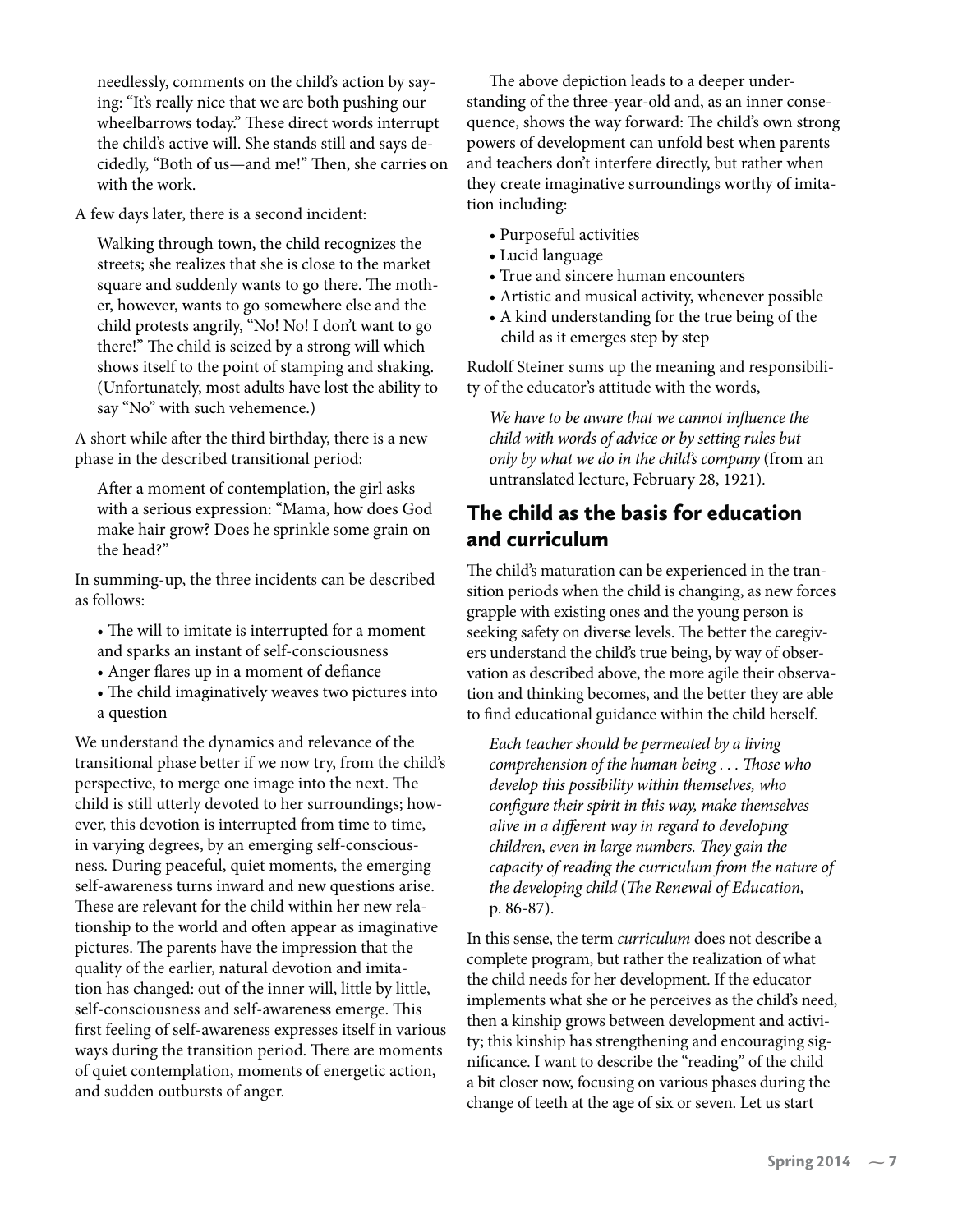with the kindergarten teacher's perspective:

It is early summer and all the children are putting their wellington boots and coats on to go outside. While the teacher is helping some of the younger children, two boys are standing by the door, uncharacteristically hesitant. The older one, who's already lost some teeth, says, "Let's go to the shed and talk about lightning and such!" He starts to run and the younger one follows. Towards midday, they both sit quietly and watch the puppet show. The younger one is quickly absorbed in the images of the enacted fairy tale while the older one shifts between serious, wakeful, questioning expressions and complete immersion.

When the teacher hears the words of the older one she remembers other, recent incidents: how he withdrew from games, the lengthening of his body, the look of suspense and the emerging of the second set of teeth. All this creates an overall image of deep transformation. She becomes aware how new, strong impulses arise from deep within and change his experience of the world. Rudolf Steiner describes this kind of transformation:

*. . . the remarkable physiological conclusion of childhood occurs, when hardening makes its final push and the permanent teeth crystallize out of the human organism. It is extremely interesting to use spiritual scientific methods to look at what lies at the basis of the developing organism, what forms the conclusion, the change of teeth. However, it is more important to follow what I have just described, the parallel spirit-soul development that arises completely from imitation.* 

*Around the age of seven, a clear change in the spiritsoul constitution of the child begins. We could say that at this age the capacity to react to something quite differently than before emerges. Previously, the child's eye was intent upon imitating, the child's ear was intent upon imitating. Now the child begins to concentrate upon what adults radiate as opinion, as points of view* (*The Spirit of the Waldorf School,* p. 139).

When the teacher and her colleagues discussed this particular boy and the way he had changed, they visualized his position in a kind of "tidal zone," between imitation (which still gave him a sense of security) and the impact of his new self-awareness. The encounters with the boy and the contemplation of his position helped the teacher to develop a new attitude towards

him: She addressed him with clearer words and gave him new tasks and responsibilities within the daily kindergarten routine. It was clear for everyone involved that he was ready for school. For the younger boy, the decision to let him start school was only taken in May, when his teeth start to change and new skills emerged. After a further three months marked by more changes, both boys were admitted to first grade.

#### The transition of the seven-year-old: a battleground for diverging forces

Let us now look at the transition period, described above, from the perspective of teaching.

A few days after the start of the school year, the new first grade children happily enter the classroom. All eyes are on the teacher. The children are engrossed by her words which lead them to the choral recitation of the morning verse and further on to singing. This is followed by a few chosen words from a longer verse. It seems that the teacher's language opens a gate through which the children enter into their own world of imagination. The teacher now adds some gestures to the verse, these are readily imitated by the children. They become one with the language, rhythms, imagination, and movements. The younger boy described above is still very much absorbed by the pictures and copies the teacher's gestures out of a childlike, subconscious will to imitate. The older boy seems more awake and picks up some of the subtle nuances of the gestures. His speech is also more purposeful, he pronounces individual sounds with more certainty. Later, the teacher asks the children for their memories of yesterday's fairy tale; the older boy remembers the pictures and actions with ease.

As a notable tendency, the teacher experiences the children's increasing need to transform their outer abilities and skills into new, inner ones during the first few weeks of school:

- A profound listening to the words of the adults
- The harmony between beautifully spoken words and carefully led movement
- Imaginative inner pictures
- Being absorbed in stories
- Remembering what was told or happened the previous day
- Independent execution of tasks

The sum of these emerging inner soul qualities describes the re-birth of the etheric forces which free